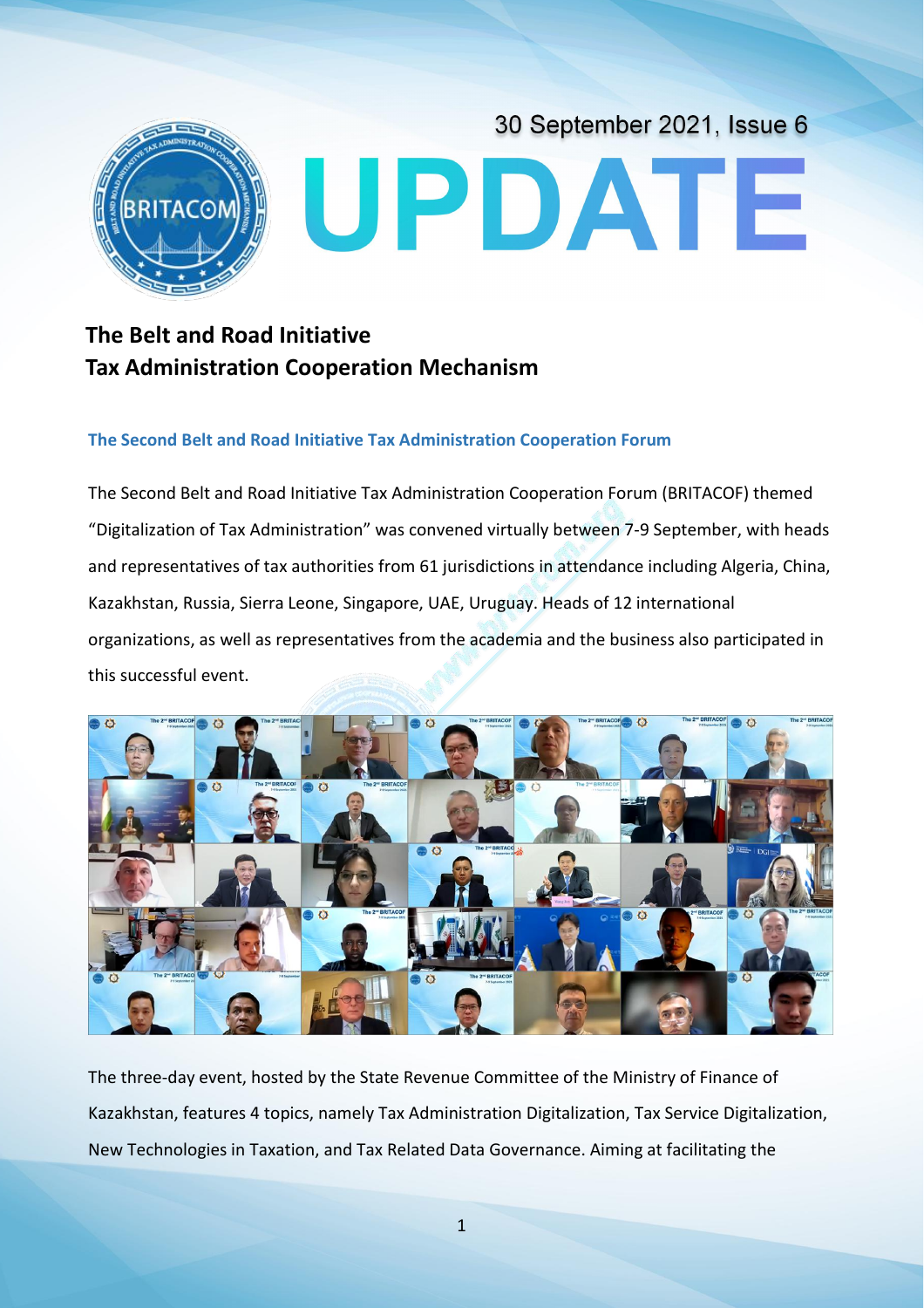establishment of a growth-friendly tax environment in the new era, it opens another chapter of digitalized tax administration in the information age, promote taxation development against the backdrop of the Belt and Road Initiative (BRI), and contribute to the global economic recovery through sound development of the BRITACOM and enhanced capacity of tax administration.

There are important deliverables along the successful conclusion of the 2nd BRITACOF, namely, the Joint Statement, the new Action Plan, the Annual Report, and the Final Reports of Five Task Forces of the Wuzhen Action Plan (2019-2021).

See more at: https://www.britacom.org/xw\_7086/jzdt/202109/t20210909\_1121173.html **Post-BRITACOF Work**

### **Publishing Outcomes**

Immediately after the event on September 9, the BRITACOM Secretariat issued the press release on the Second BRITACOF, uploaded outcomes of the Forum, namely the *Joint [Statement](https://www.britacom.org/xw_7086/jzdt/202109/W020210909811337409945.pdf) of the Second Belt and Road Initiative Tax Administration Cooperation Forum*, the *[Nur-Sultan](https://www.britacom.org/xw_7086/jzdt/202109/W020210909811337404506.pdf) Action Plan (2022-2024),* and the *Annual Report of the Belt and Road Initiative Tax [Administration](https://www.britacom.org/xw_7086/jzdt/202109/W020210909811337559442.pdf) Cooperation Mechanism (2021)*, and launched the Virtual Exhibition on the official website of the BRITACOM. After that, the Secretariat released the video entitled *Update of the BRITACOM*, recordings and photos of the Plenary Sessions of the Forum, and the five Final Reports of the *Wuzhen Action Plan (2019-2021)* Task Forces one after another. The above materials are categorized and published in columns of News, Resources, BRITACOF, and Virtual Exhibition on the BRITACOM official website.

See more of the outcomes at: <https://www.britacom.org/gkzljxz/Documents/>

See more of the Virtual Exhibition at: https://www.britacom.org/news/exhibition 2/

#### **Releasing News**

The 2nd BRITACOF participants also released the news. Up till now, 11 countries and regions including Russia, Kazakhstan, Tajikistan, Uruguay, Cambodia, Georgia, Sierra Leone, Namibia, Algeria, Hong Kong China, Macao China and two international organizations, i.e., the International Tax and Investment Center (ITIC) and the Inter-American Center of Tax Administrations (CIAT)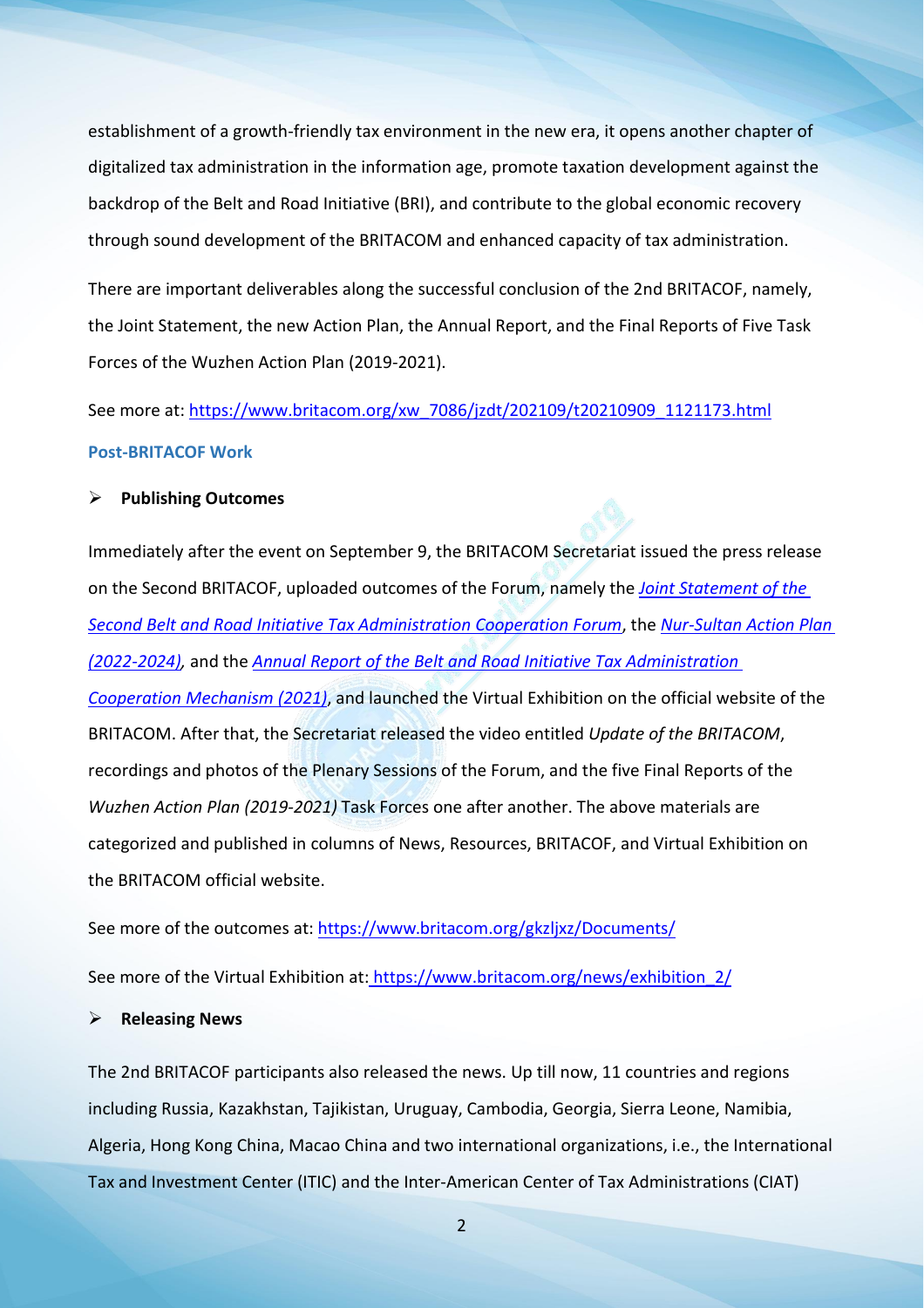have published news related to this forum on their websites. Meanwhile, the Secretariat has selected close-up pictures of each guest speaker of the Forum among a myriad of photos and sent the pictures to the speakers as a keepsake.

## **Sending Letters of Appreciation**

The BRITACOM Secretariat has sent thank-you letters to all participating delegations shortly after the Forum, expressing sincere gratitude to them for their participation in and contribution to the 2nd BRITACOF, informing them that they can download the videos, pictures, slides, and texts of the Forum on the official website of the BRITACOM, and inviting them to continue to support the BRITACOM and to attend the Seminar on Tax Dispute Resolution to be held in mid-October. The Secretariat also received appreciation from tax administrations in Kazakhstan, Tanzania, Egypt, and Hong Kong China, and eminent scholars such as Jeffrey Owens, Director of the WU Global Tax Policy Center (WU GTPC) at the Institute for Austrian and International Tax Law, etc.

## **Sending Material on Tax Digitalization to Some Jurisdictions**

After the 2nd BRITACOF, the Secretariat has collected material on tax digitalization including those used in the High-level Virtual Conference held in 15 December 2020, Second BRITACOF, and working-level seminars on Business Continuity in Response to Covid-19, Digitalization of VAT, and Tax-related Data Governance. All the above-mentioned material have been sent to relevant jurisdictions that have expressed great interest on tax digitalization to the Secretariat.

#### **Next Steps**

Going forward, the Secretariat will take the success of the Second BRITACOF as an opportunity to continue to expand the circle of friends, promote cooperation and advance the development of the BRITACOM.

#### **Holding More Seminars**

The BRITACOM Secretariat will hold the Seminar on Tax Dispute Resolution and Seminar on Digitalizing Tax Administration in mid-October and December respectively, and will serve as a bridge of communication and coordination to ensure that the seminars are held with high quality.

**3 3 1 1 1 1 1 1 1**